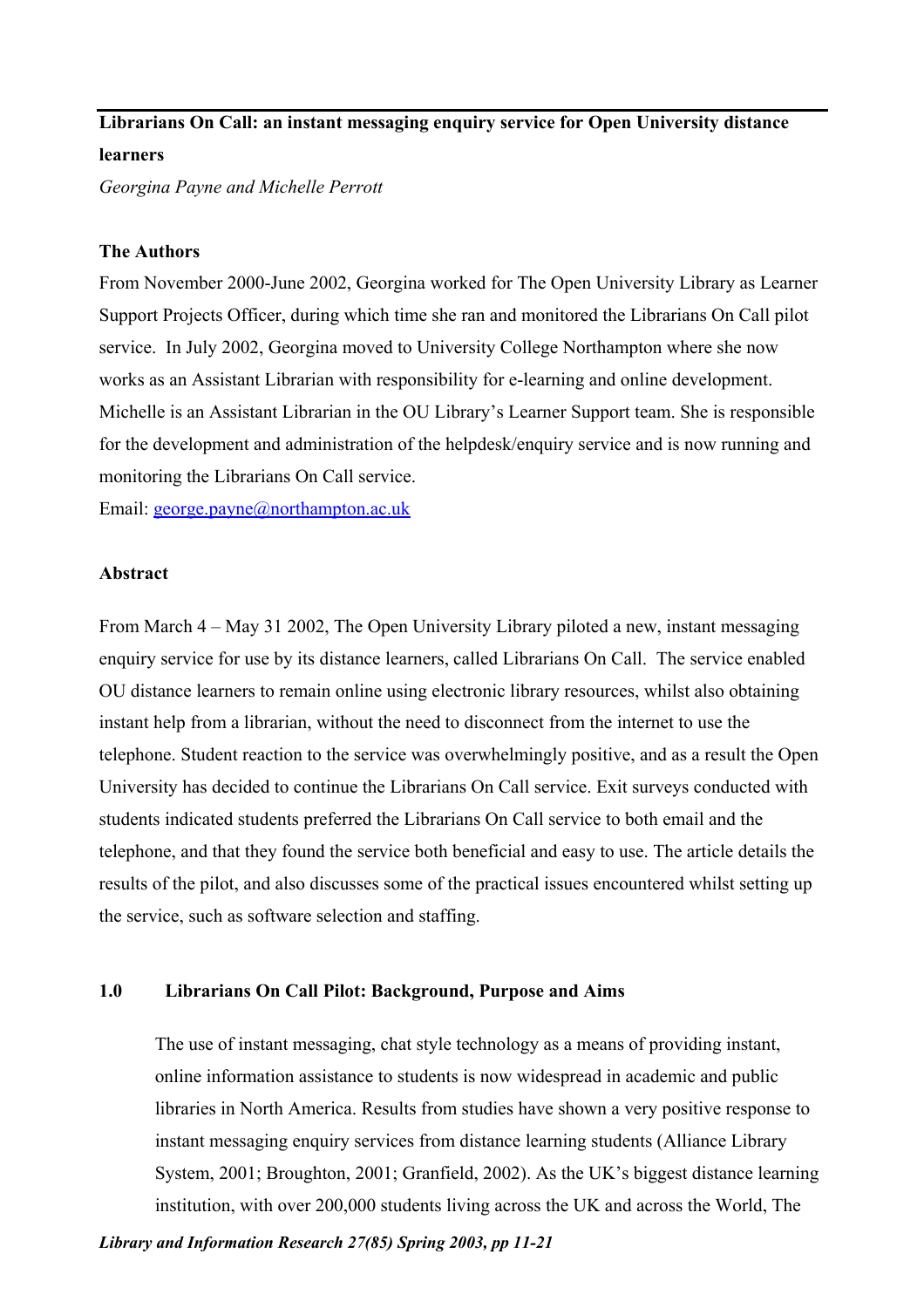Open University (OU) Library<sup>1</sup> felt it was essential to test the value of instant messaging technology with its own distance learners.

The value of instant messaging as an enquiry medium lies in its capacity to allow students to stay online and get help at the same time, without the need to disconnect from the Internet to pick up the phone. For OU students this is highly advantageous, as information resources for OU students are delivered purely over the Internet via Open Library, the OU's electronic library service. OU students are given support in using Open Library by the Library's specialist Learner Support team, who students can contact using email, fax or telephone. In March 2002 the pilot instant messaging service was launched, providing students with a fourth and alternative means of contacting Learner Support. The service was called "Librarians on Call" and ran from 4 March 2002 to 31 May 2002. Like many of the US pilot studies (Broughton, 2001; Granfield, 2002), Librarians On Call proved an overwhelming success with students, and consequently the OU Library has decided to continue the service beyond the pilot phase. This article reports the final results of the pilot. It also aims to answer some of the questions other libraries considering running a similar pilot service might ask, including:

- How did the Librarians On Call instant messaging service work? What did students experience and see on screen?
- How did we choose the software?
- Who used the service and how often?
- What did the students think?
- What did the staff think?
- What about the future of the service?

## **2.0 How did Librarians On Call work?**

The instant messaging software chosen for the pilot was LivePerson Corporate<sup>2</sup>, and the process of selecting this software is discussed in greater depth in section 3.0. To use the service, no downloads or plug-ins were required whatsoever for the student. Instead students simply clicked on the "Librarians On Call" button visible on each of the Open Library web pages (see Fig.1). A window then appeared on students' screens asking them to provide a few *optional* details, known as the pre-chat survey (see Fig 2).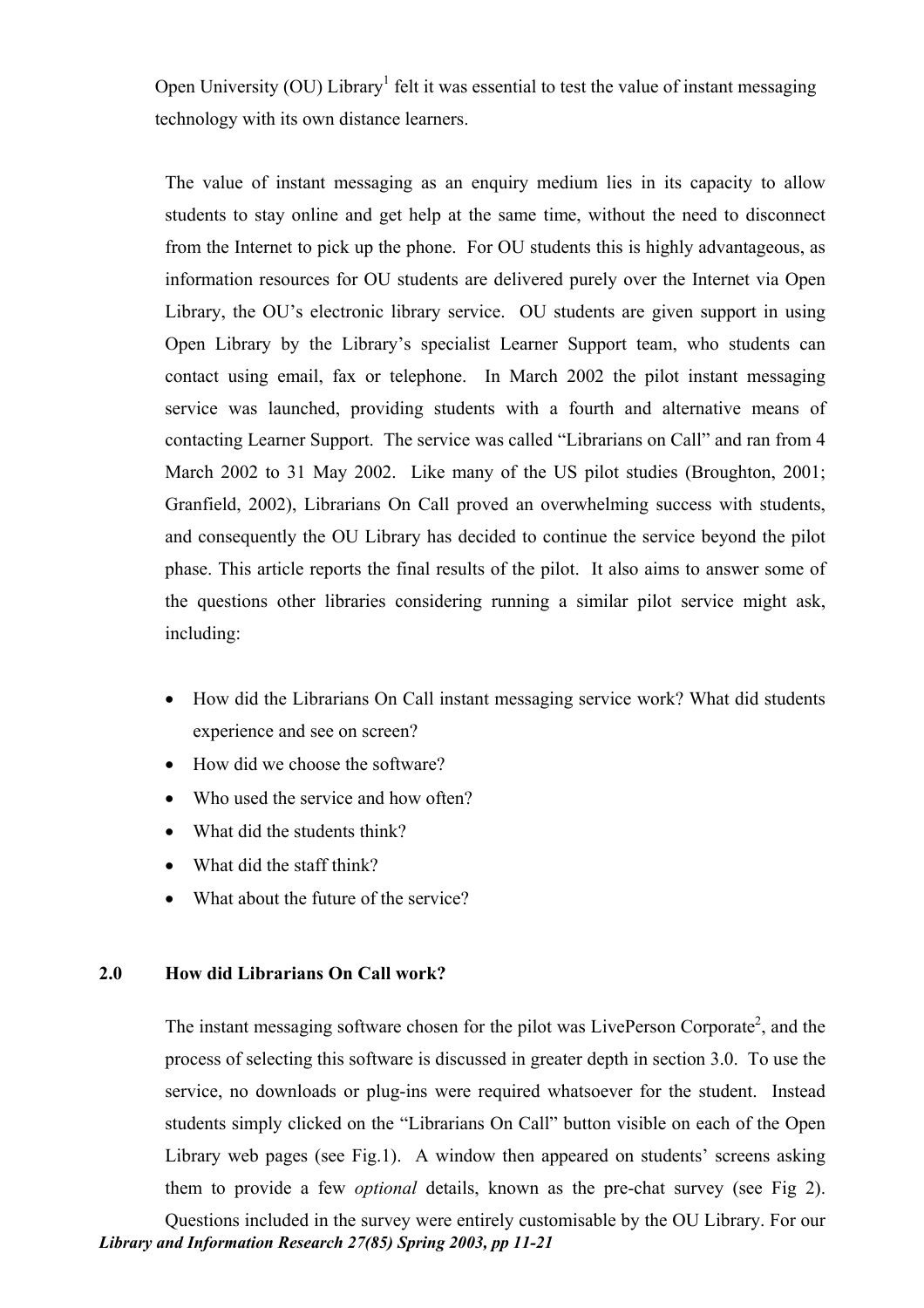purposes, students were asked to give us their name, email address, course code, and to tick an option to indicate whether they were postgraduate or undergraduate. This enabled the librarian to know immediately the subject and information level with which they were dealing. During the pilot the pre-chat survey proved a valuable tool for gathering information about the student prior to the chat commencing. After completing the pre-chat survey, students then clicked "Send" and were connected directly to a Learner Support librarian, and the instant messaging chat session began.

#### **Fig.1 "click to chat" button**



### **Fig.2. Pre-chat survey**

| <b>Chat Window - Microsoft Internet Explorer</b><br>Welcome to Librarians On Call. Before clicking<br>on the "Start" button, we would like to invite<br>you to fill in a few details below about yourself.<br>This is entirely optional, but the information you<br>give will help us to assist you. |                                   |
|------------------------------------------------------------------------------------------------------------------------------------------------------------------------------------------------------------------------------------------------------------------------------------------------------|-----------------------------------|
| Name (or alias):<br>George 2                                                                                                                                                                                                                                                                         | <b>Librarians</b><br>On Call      |
| Email:                                                                                                                                                                                                                                                                                               | powered by<br>* <i>LivePerson</i> |
| Would you like to be emailed a transcript of your<br>Librarians On Call session? If yes, could you also                                                                                                                                                                                              | Send                              |

While students did not need any additional software, it was necessary to install the LivePerson Corporate operator software on the PCs of the nine librarians participating in the pilot study. These nine librarians included both Learner Support Librarians and also several Subject Information Specialists. For the purpose of the trial, only one current operator licence was purchased, meaning that only one librarian could login to operate the service at any one time. For the three month pilot period, the service was staffed from 09:00-13:00 and from 13:00-17:00 from Monday to Friday, with one librarian logging in for each of the four hour slots. When a librarian logged on, the software on the librarian's PC connected to the LivePerson server. All Librarians On Call communication was then sent to the student via the LivePerson server, and vice versa. When the student clicked "Send", a message was sent to the LivePerson server,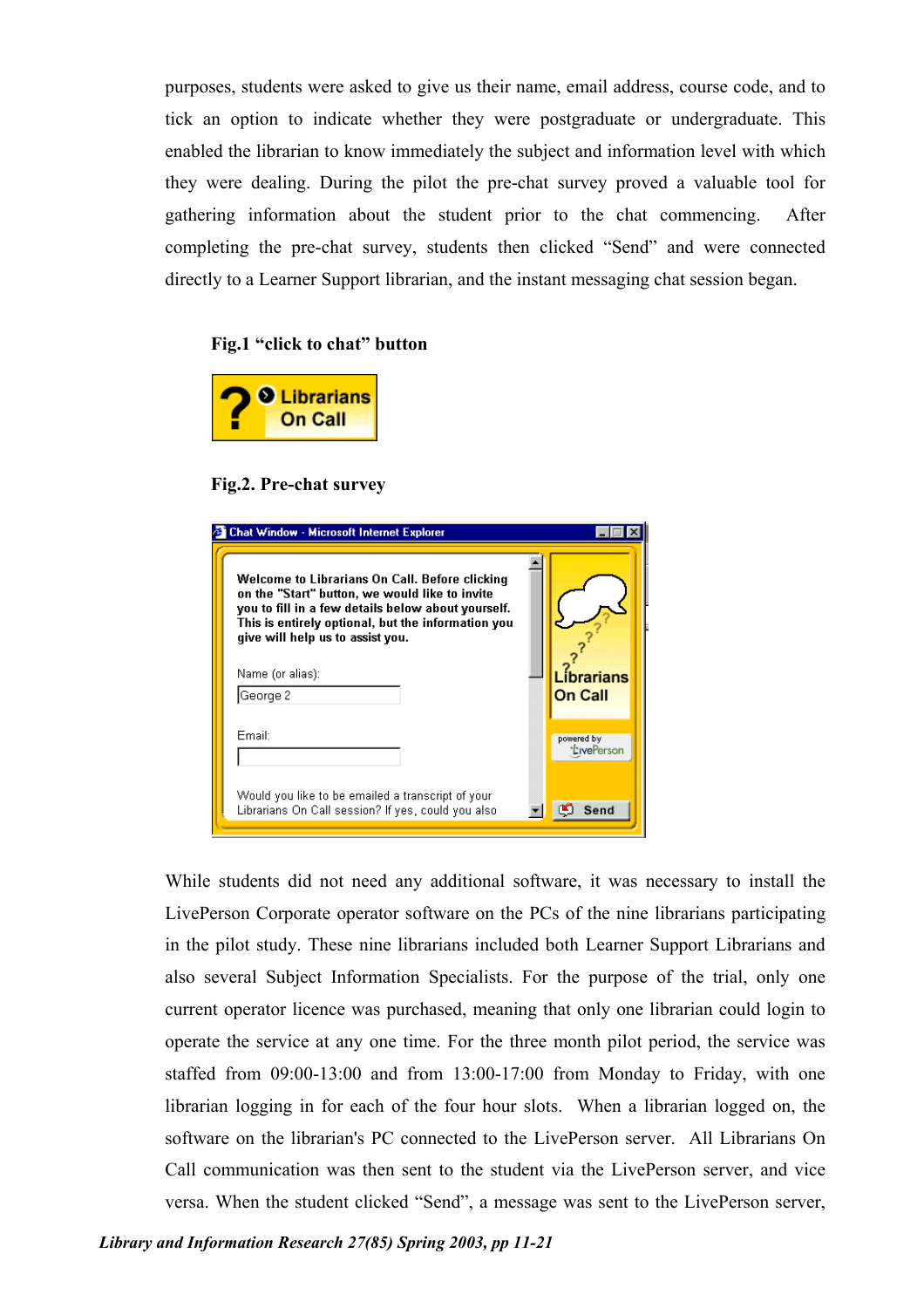which in turn activated the LivePerson software lying dormant on the librarian's PC, and a bell rang to inform the librarian that a call had arrived.

Using the LivePerson software, OU Library staff developed a pre-scripted greeting message and several pre-scripted answers to frequently asked questions, which could be sent quickly to the student. Amongst the Learner Support librarians, it became standard procedure to send out a pre-scripted greeting containing an offer of help as soon as a caller arrived. The librarians also found they only used a limited number of pre-scripted messages - primarily greetings, answers to password FAQs, and stalling messages to keep the student happy while the librarian hunted for an answer to the student's question, e.g. "I think this requires some further investigation. Hang on while I see what I can find….".

In addition to pre-scripted messages, "page-push" was also a popular feature with library staff. If the librarian needed to refer the student to a particular web page, this feature enabled the librarian to send a specific web page to the student, which then launched directly in the student's browser. Library staff found that both the page-push feature and carefully deployed pre-scripted answers could quickly resolve many student queries.

Outside office hours, the text on the Librarians On Call button changed to read "No-one available. Click to leave a message". If the librarian had to take a quick tea break, they could change the message to read "Back Shortly". Students who clicked to use the service outside office hours or while the librarian was at tea were provided with an email box where they could type their enquiry. This enquiry was then sent direct to the Learner Support email inbox.

#### **3.0 How did we choose the software?**

During the software selection process it was mandatory that users should not need to download any plug-ins. This eliminated many of the free instant messaging products that are commonly used in chat rooms, such as AOL Instant Messenger, NetMeeting and ICQ[.](http://www.aol.co.uk/aim/)

Cost was also a contributory factor and several of the instant messaging products dominant in US libraries fell beyond the OU Library's budget. Overall these products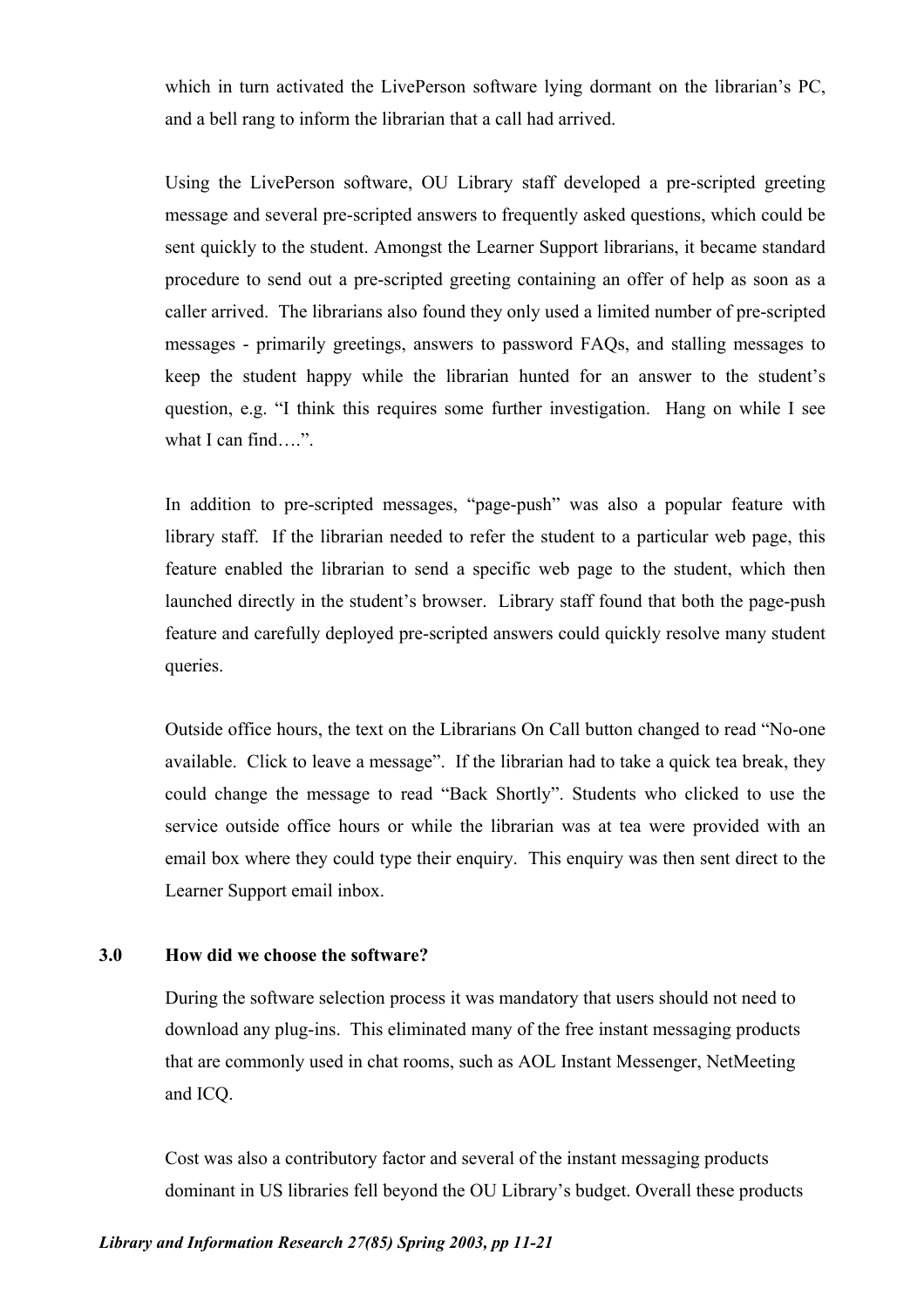provided greater functionality, such as application sharing and co-browsing. However, this functionality made increased technical demands on students' home computing facilities, such as modem speed and browser spec. As a result, the chat session was prone to crash when sophisticated functionality was in use, such as application sharing and co-browsing.

Another issue raised by application sharing and co-browsing was privacy. Some of the co-browsing and application sharing products available on the market require the operator (i.e. the librarian) to invite the user to accept a plug-in prior to co-browsing or application sharing. The plug-in enables the operator to remotely control the end-user's PC, enabling the operator to access personal information and files held on the end-user's PC. Most OU students contact the OU Library using their home PC, and this represented an unacceptable intrusion into student privacy.

| Product                                                  | Cost for six months usage |
|----------------------------------------------------------|---------------------------|
|                                                          |                           |
|                                                          | (March 2002)              |
|                                                          |                           |
| LivePerson Pro - www.liveperson.com                      | £378.00                   |
| Live Person Corporate - www.liveperson.com               | £1,236.00                 |
| LiveHelper - www.livehelper.com                          | £210.00                   |
| LiveHelper Corporate - www.livehelper.com                | £1,056.00                 |
| OnDemand - www.conveysystems.com                         | £662.00                   |
| <b>OnDemand Enhanced - www.conveysystems.com</b>         | £1,254.00                 |
| InstantService - www.insantservice.com                   | <b>FREE</b> to non-profit |
|                                                          | organisations             |
| <b>Instant Service Corporate - www.insantservice.com</b> | £1,979.00                 |

This left eight possible products, provided by four different companies:

## **Table 1 Instant messaging products**

After further testing it was decided that LivePerson Corporate was both the most robust and also the most user friendly, from the viewpoint of both the librarian and the student. Although the operator software did need to be installed on a PC, rather than a Mac, no such restrictions were placed on the student: students could use Librarians On Call via a PC or a Mac. Tests were also conducted using the screen reading software JAWS, designed for visually impaired users, and although somewhat cumbersome, tests showed that students using JAWS could also access Librarians On Call.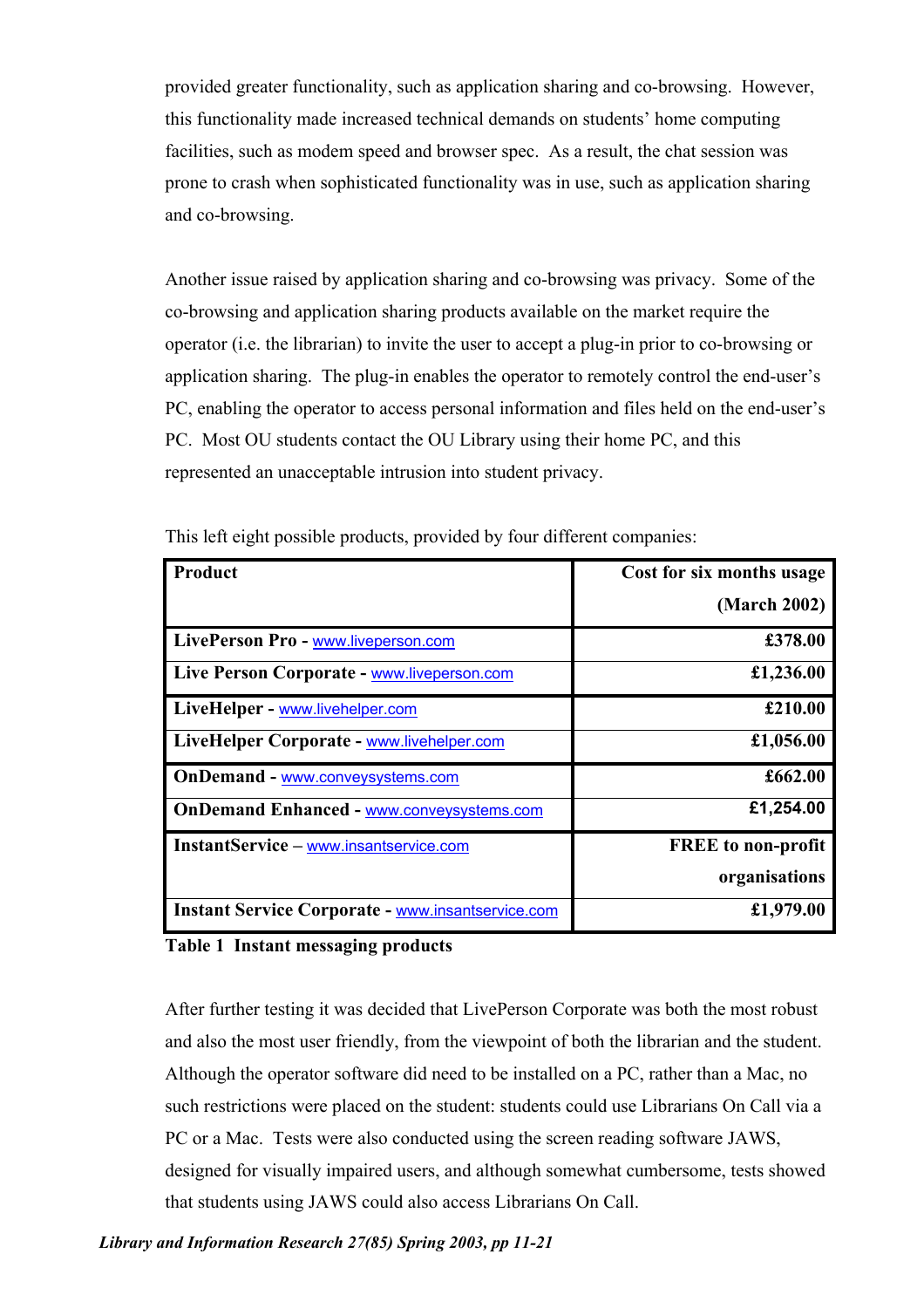Functionality provided by the LivePerson Corporate software included:

- **Simple click-to-chat interface**
- **Customisable pre-chat survey**
- **Customisable exit survey**
- **MIS usage statistics**
- **Archiving of chat session transcripts**
- **Chat transfer from operator to operator**
- **SSL Security** (secure socket layer security can be turned on if required)
- **Customisable buttons and chat window interface**
- **Customisable canned messages**
- **Operator status** the operator can change their status between "Online", "Back in 5 Minutes", "Away" and "Offline", which in turn changes the button shown on the website.
- **Offline email service** End-users are invited to send an email outside office hours and when the librarian has selected the "Back Shortly", "Away" or "Offline" status.
- **Page-push** the ability to push a web page to an end-user and for the web page to appear in the end-user's browser.
- **Invite-to-chat** the ability to invite the student to chat by sending a floating icon across their screen.
- **Incoming call alerts** the software can be set to automatically pop up when an incoming chat is received and for a bell to ring when a new call arrives, enabling staff to continue other work while waiting for chat calls.
- **Multi-chat capacity** the ability to conduct many concurrent, separate chats with individual users. In addition, it is possible to set the maximum number of simultaneous chats each operator is prepared to handle.
- **End-user "Info"** the ability to check end-user pre-chat details (e.g. course code, email address etc) during the chat session.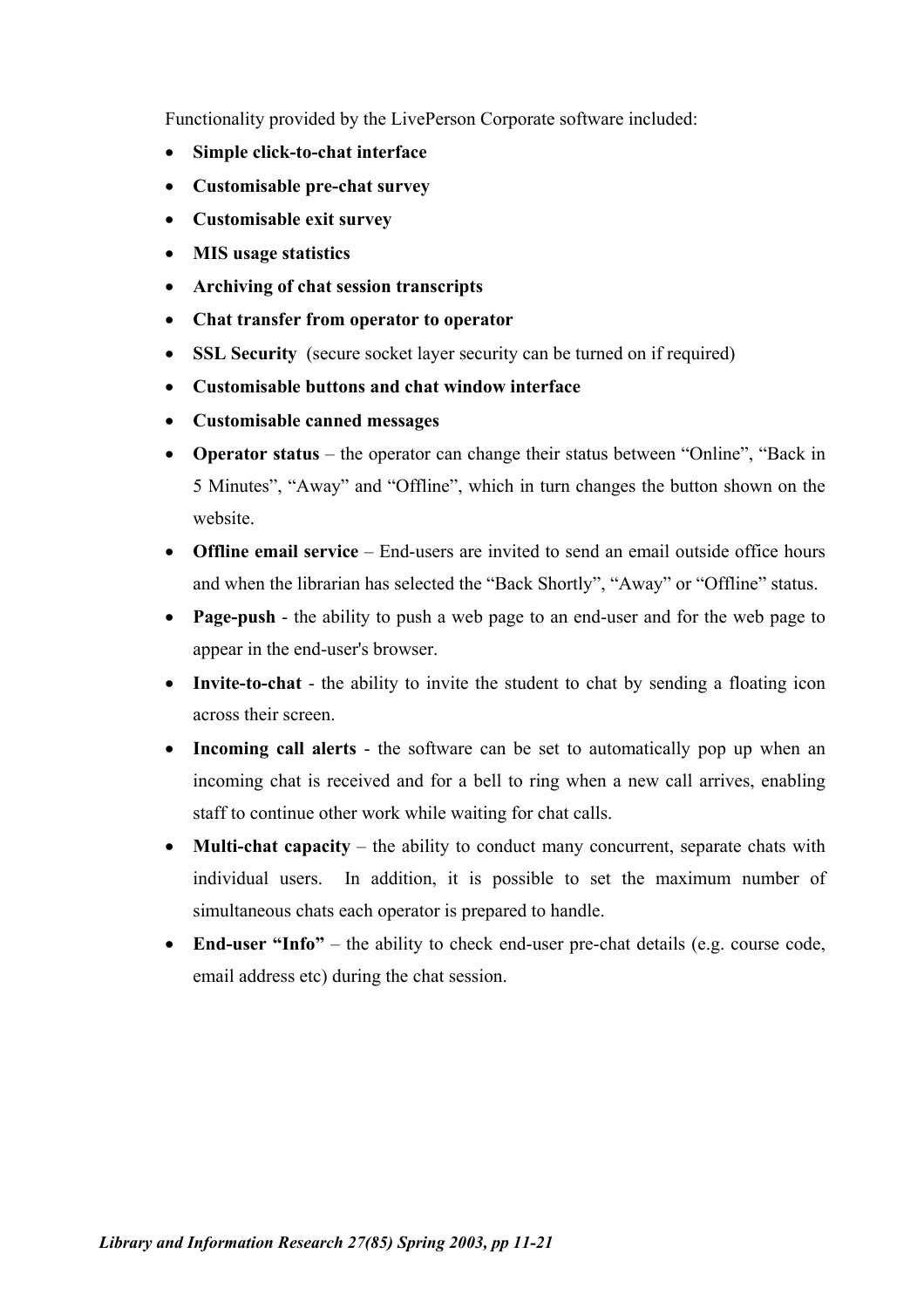## **4.0 Who used the service and how often?**

To promote Librarians On Call, publicity about the service was placed in the OU student magazine SESAME. In addition, every page on the Open Library website featured the Librarians On Call "click to chat" button, and a special web page was set up which explained to students how the service worked. Beyond this explanatory text, no further training was given to students. The LivePerson Coporate software had been deliberately selected for its ease of use and the minimal requirements it placed on the end-user, e.g. no plug-ins or downloads. Ease-of-use was an essential criterion in selecting the software, as OU distance learners study remotely, and it is difficult for OU Library staff to train them in person.

In evaluating the success of Librarians On Call, both the numbers of users and their response to the service were taken into account. Over the three month pilot period a total of **304** people used the Librarians On Call service. These were all genuine users, as opposed to librarians from other institutions testing the service. Of these 304 instances of use, **172** were live web chats occurring during office hours (around 14.3 per week) and **132** were emails sent to the Learner Support email inbox while Librarians On Call was offline. These offline emails arrived either outside office hours (103) or while the librarian was at tea break (29).

If user numbers are used as the sole indicator of success, then the Librarians On Call pilot can only be consider a limited success: 304 total users represents only a small proportion of the overall OU student body.

However, when the response and feedback given by individual users is evaluated, a much more positive picture emerges, and this is discussed in full in section 5.0. In particular, the service proved popular with OU students living or studying abroad, and many became repeat users of Librarians On Call. By looking at transcripts and users' email addresses it was possible to determine that at least 20 users of Librarians On Call were accessing the service from outside the UK, and many used the service more than once. Non-UK users were predominantly from Western Europe and Asia.

| Abu Dhabi (United Arab Emirates $-2$ ) | Italy $(2)$ |
|----------------------------------------|-------------|
| Argentina (2)                          | Japan $(1)$ |

*Library and Information Research 27(85) Spring 2003, pp 11-21*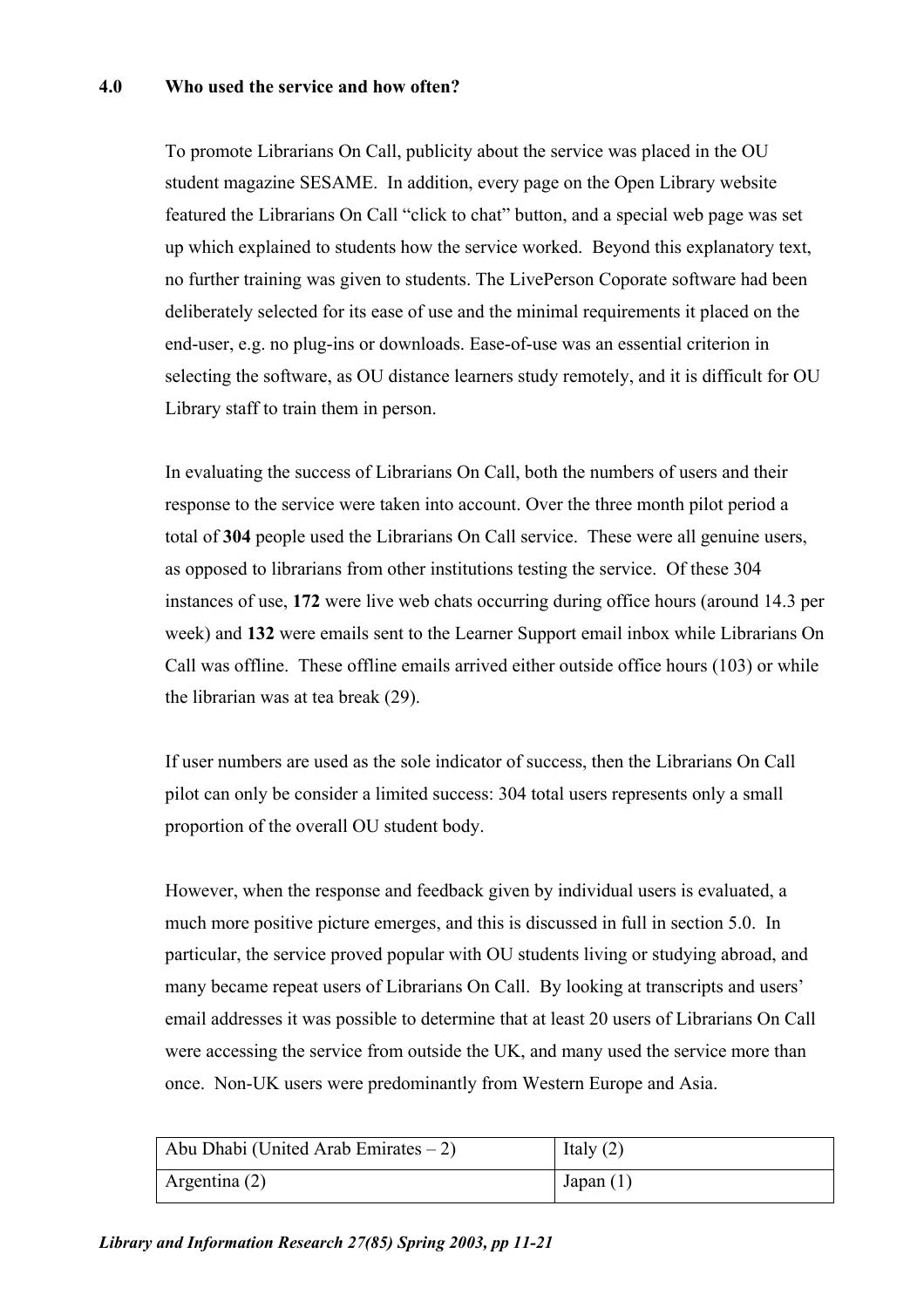| Belgium $(1)$ | Kampuchea (1)                     |
|---------------|-----------------------------------|
| Eire $(1)$    | Oman $(1 - \text{frequent user})$ |
| Germany (4)   | Portugal (1)                      |
| Gibraltar (1) | Sweden $(1)$                      |
| Greece $(2)$  | Sweden $(1)$                      |

### **Table 2 Non-UK users**

It is much cheaper for students living abroad to get instant help using an online instant messaging service than it is to telephone, and this may account for the popularity of the service with this particular user group.

From data gathered via the pre-chat survey, it was also possible to see that the service proved popular with all levels of student, and the numbers of undergraduate, taught postgraduate and research postgraduate users reflected their representation in the OU student population as a whole. In addition, while it was anticipated that Librarians On Call users would be studying science and technology subjects, this was not the case, and the service proved equally popular with arts and humanities students, as can be seen in the percentage breakdown of user by Faculty, as shown below:

| <b>Subject discipline</b>                        | <b>Percentage of users</b> |
|--------------------------------------------------|----------------------------|
| Social Science                                   | 18%                        |
| <b>Faculty of Education and Language Studies</b> | 14%                        |
| Arts                                             | 12.5%                      |
| Technology                                       | 12.5%                      |
| Science                                          | 11%                        |
| <b>Open University Business School</b>           | 10%                        |
| Health and Social Welfare                        | 8%                         |
| Maths and Computing                              | 8%                         |
| Law                                              | 3%                         |
| Institute of Educational Technology              | 3%                         |
| Knowledge Media Institute                        | $0\%$                      |

**Table 3 Subject discipline of users** 

## **5.0 What did the students think?**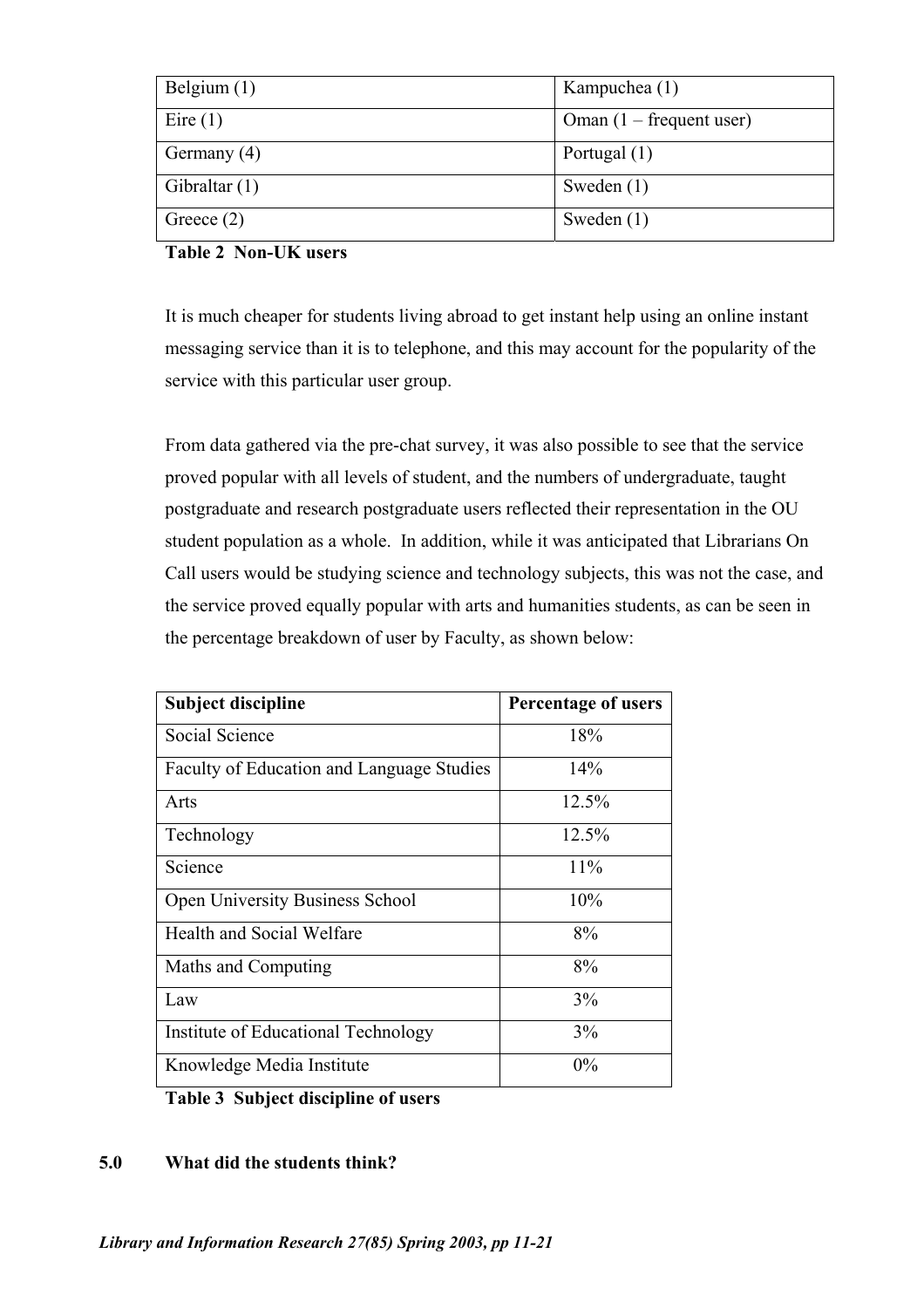To gather student opinion, at the end of each Librarians On Call chat session students were invited to complete an exit-survey. The tools to create the survey came as part of the LivePerson Corporate software, and enabled OU Library staff to ask students to give their feedback to specific questions by ticking their preferred response from a selection of answers, as shown in Fig. 3.

### **Fig. 3. Exit-survey**



In total seven questions were asked, aimed at establishing how beneficial users found instant messaging as a medium for asking enquiries, and also to ascertain if the students had any past experience using instant messaging. Not all students completed the exitsurvey, and of those who did, not every student answered every question. However, around 76 students answered one or more questions, and the response they gave to Librarians On Call was overwhelmingly positive. The responses given by students to each question are detailed below, together with a brief comment upon the result:

# **1) When compared with using email, how was your experience of using Librarians On Call?**

- Better  $88\%$  (64 users)
- Same 5.5% (4 users)
- Worse  $6.5\%$  (5 users)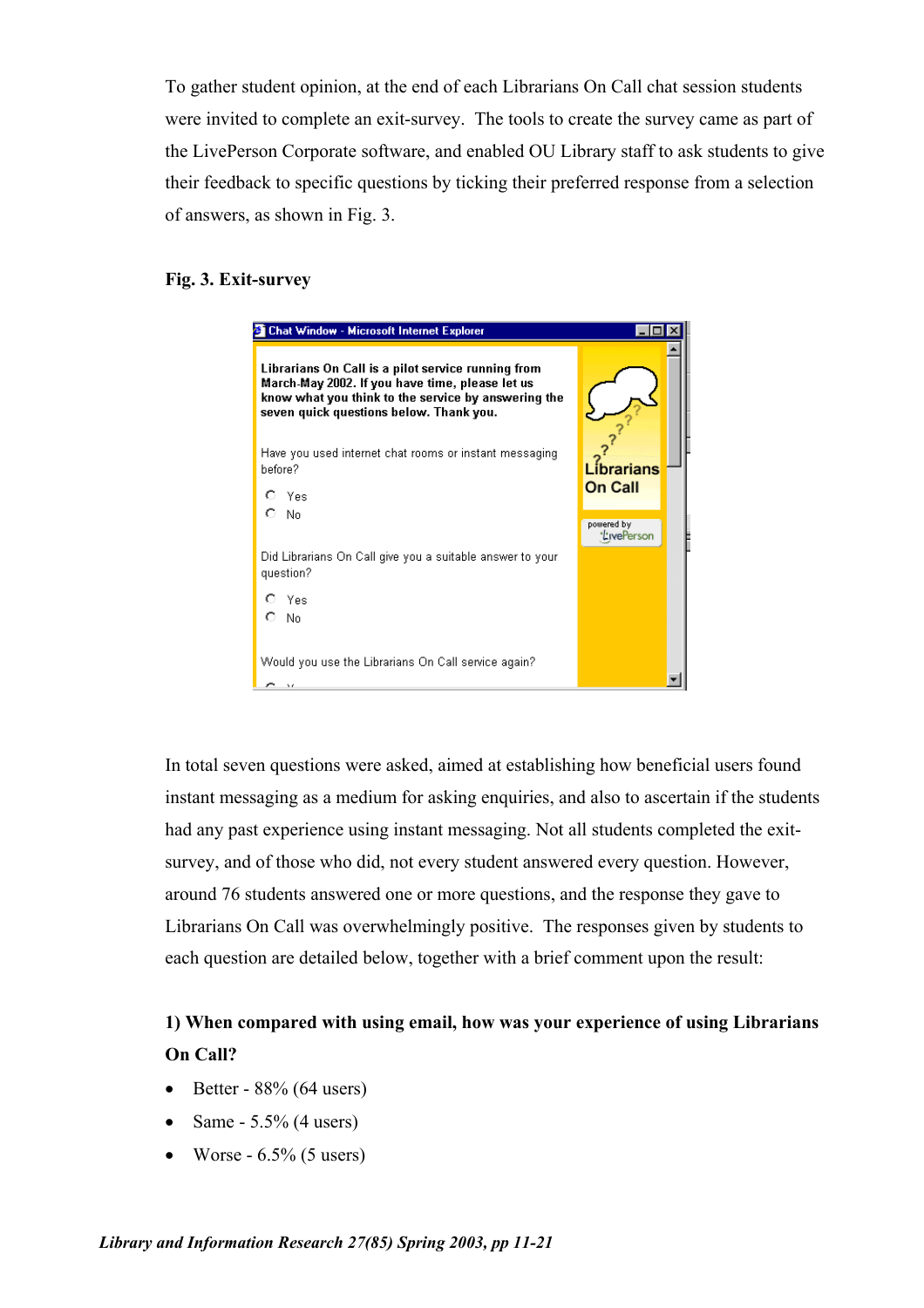Students seemed to favour Librarians On Call over email due to the instant contact made with the librarian, and this finding was reinforced by the further comments made by students, see question 7.

# **2) When compared with using the telephone, how was your experience of using Librarians On Call?**

- Better  $67\%$  (47 users)
- Same  $24\%$  (17 users)
- Worse  $9\%$  (6 users)

Students seemed to favour Librarians On Call over the telephone because they could work online with the Librarian without the need to disconnect from the internet to use the telephone. In particular, the page-push facility was popular with students, as the student could be swiftly guided to an online resource that could fulfil their information need.

# **3) How easy to use did you find Librarians On Call?**

- Very easy  $78\%$  (59 users)
- Easy  $18\%$  (14 users)
- Neither easy nor difficult  $-3\%$  (2 users)
- Difficult  $1\%$  (1 user)
- Very difficult  $0\%$  (0 users)

This result was particularly rewarding, as the vast majority of students found the Librarians On Call service easy to use, with only 1 exit-survey respondent recording any difficulty.

# **4) Have you used internet chat rooms or instant messaging before?**

- Yes  $52\%$  (39 users)
- No  $48\%$  (36 users)

Prior to the pilot study it was anticipated that the vast majority of users would have used instant messaging technology before. Unexpectedly, 48% of Librarians On Call users had never used instant messaging. This meant those students who had never used instant messaging had not been put off using Librarians On Call by the prospect of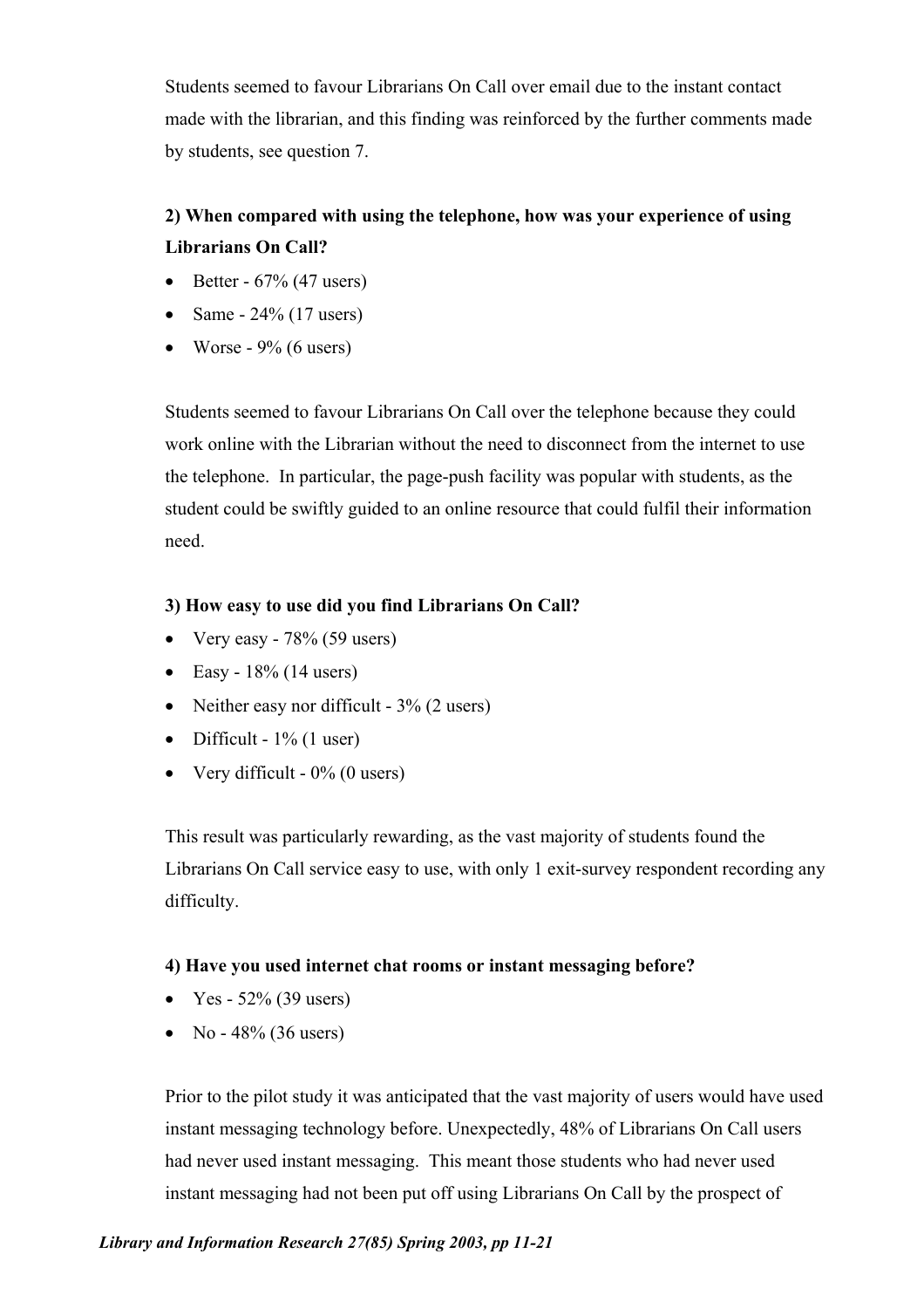having to use technology new to them. The result also highlights the importance of choosing instant messaging software that does not require the end-user to download a plug-in prior to using the service – the 48% of users unfamiliar with instant messaging may not have used the service had a plug-in been required.

## **5) Did Librarians On Call give you a suitable answer to your question?**

- Yes  $95\%$  (72 users)
- No  $5\%$  (4 users)

Overall satisfaction levels were very high, and where the librarian was not able provide a suitable answer, this was usually because the student wanted to obtain material online that was unavailable through Open Library.

## **6) Would you use the Librarians On Call service again?**

- Yes  $97\%$  (73 users)
- No  $3\%$  (2 users)

Again, another overwhelming positive result, which indicated the potential demand and need for the service to be continued.

# **7) Do you have any comments you would like to add about the Librarians On Call service?**

It was from reading the comments provided by students that the real value of the service became apparent. In total **38 positive** comments were received and **5 negative** comments. Negative comments were given under the following circumstances:

- when the librarian on call went to tea without switching on the "Back Shortly" button
- when the service was disconnected mid-chat, i.e. the user's modem disconnected, a firewall caused problems, or problems occurred on the LivePerson server
- when the librarian was unable to fulfil the user's request, for example, the user wanted to view material online that was not available electronically.

The most negative feedback was received when library staff forgot to turn on their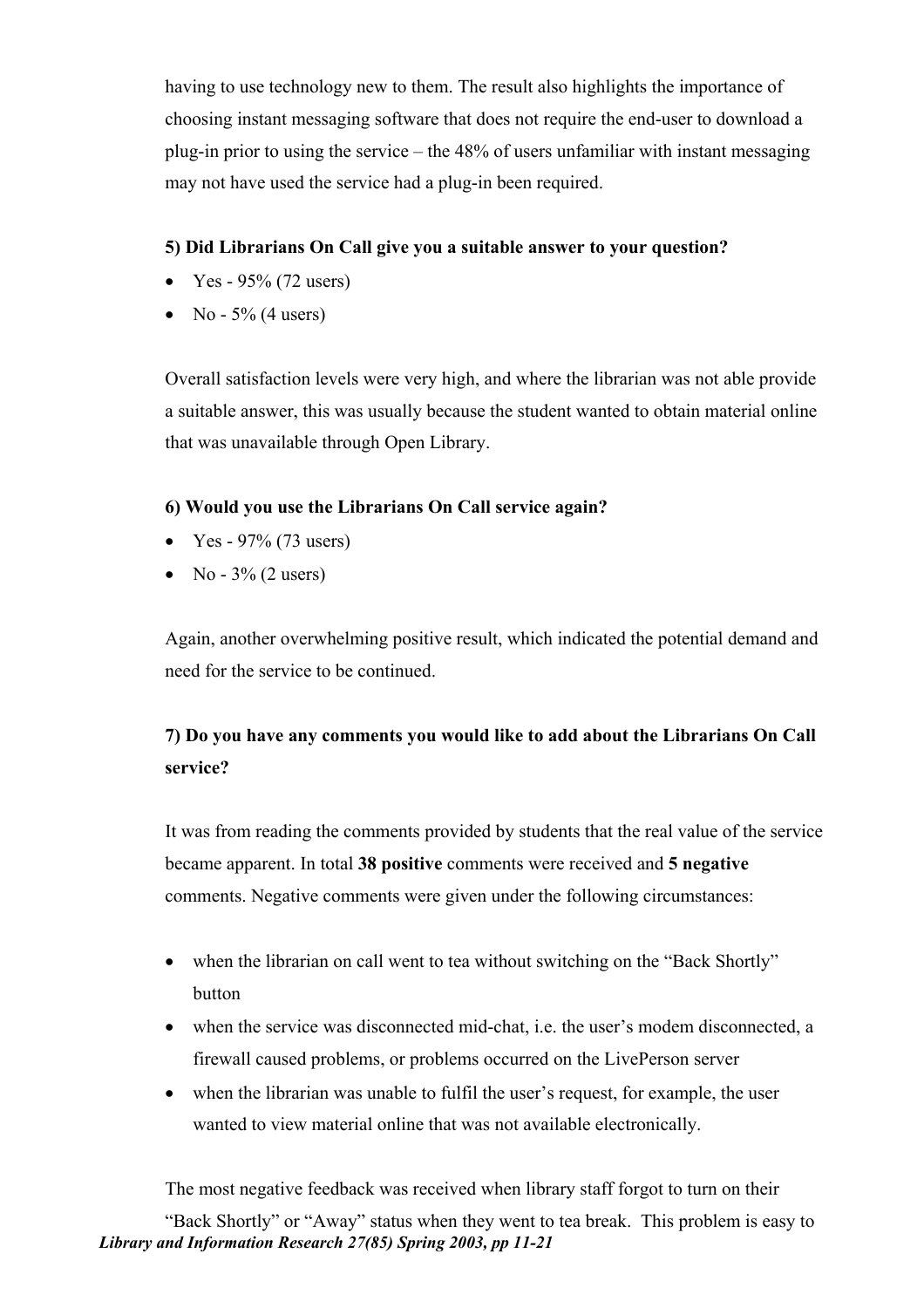remedy and simply requires the librarian to remember to change their status before leaving their desk, but this simple mistake caused students to wait in vain for help, while reading the software's auto-response, which read "Please be patient. A librarian will be with you shortly". This futile wait prompted one user to comment that the service was "SLOW beyond belief", and that it "would be easier to call up the dead" (*1 May, 2002*). Other students who experienced a similarly long and unnecessary wait also gave this type of response. Students were far less disconcerted by disconnection (18 occurrences), and in many cases would try again later until they were successfully connected with a librarian.

Fortunately, this type of negative feedback was minimal, and the comments made by most students gave a clear mandate for the service to be continued:

"This is an excellent service and I hope it wont be stopped after the trial period. I've managed to prepare my dinner in between messages too!" *18 March, 2002*

"Saves a lot of time searching around the net - i had spent an evening trying to get the info. i needed  $&$  the librarian was able to give it to me in about 2 mins! A service worth having." *21 March, 2002*

"What a superb service. I have been frustrated in the past trying to find my way through all the resources but having immediate help really makes the experience much better. Please keep it going." *26 April, 2002*

"As a first experience in using any form of chat on-line it worked very well and I wouldn't hesitate to use it again" *1 May, 2002*

"very quick service - brilliant! I think this system is great! I might become a technophile yet." "Please continue this service. It is excellent." *28 May, 2002* 

"IT's a great service. Instant results." *31 May, 2002*

*Library and Information Research 27(85) Spring 2003, pp 11-21* Overall, the feedback and comments given by students showed that the instant messaging medium suited the busy lifestyles and needs of distance learners. In between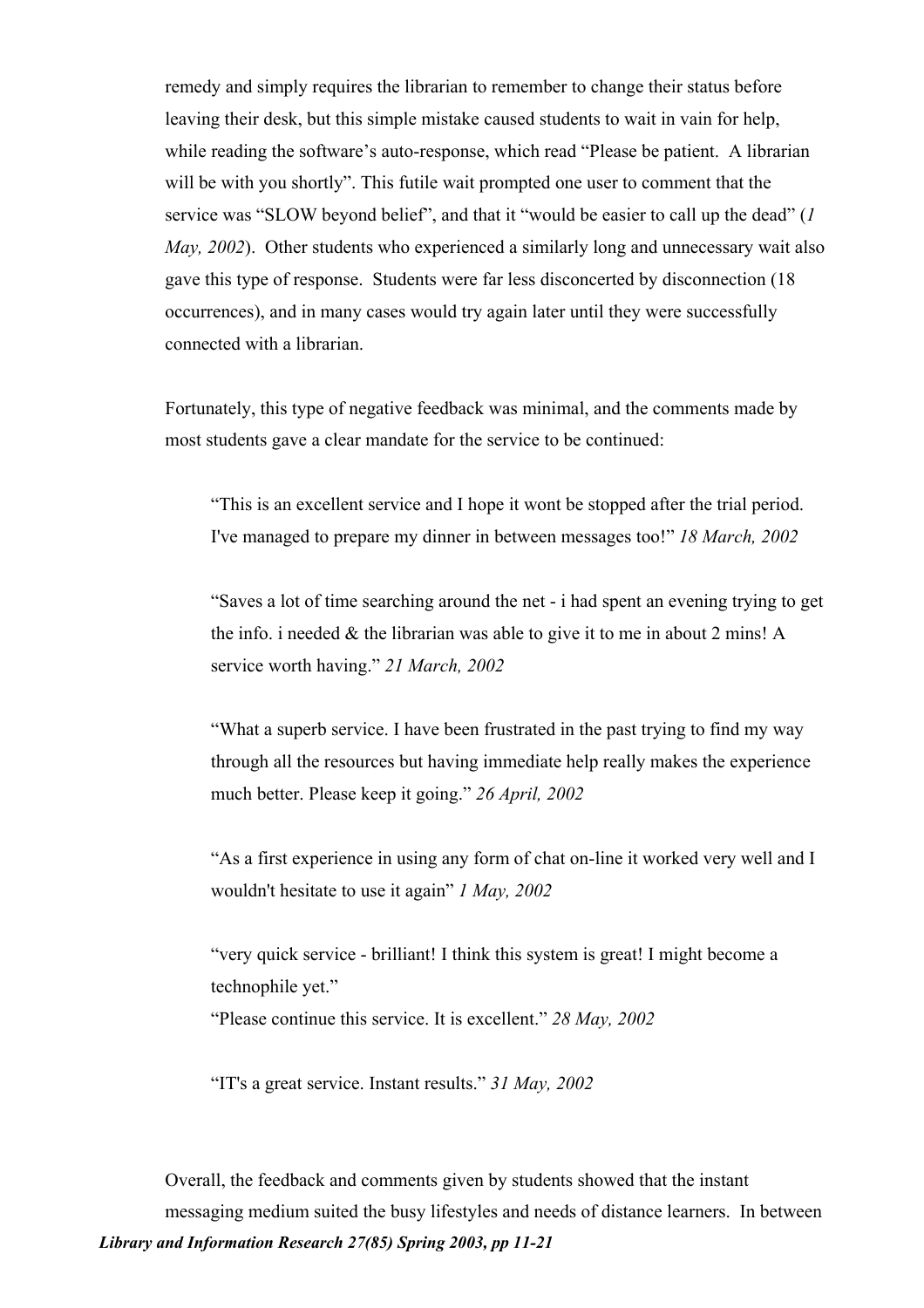chatting with the librarian, the instant messaging medium enables students to conduct other tasks e.g. working online, feeding the dog or looking after children. In particular, students valued the ability to work live online with the librarian without the need to disconnect from the Internet to use the phone. For students overseas, the chat medium represented a means of obtaining an instant response without the expense of making an international telephone call.

In addition, while students were appreciative of an immediate answer delivered via Librarians On Call, they did not require an immediate *answer* in order to value the service. Students seemed to want immediate *contact* with the librarian and a quick *response* of some type, even when the librarian had to conduct further research and send the final answer to the student via email.

Obviously, those students who left comments using the exit-survey were a self-selected group, and would tend towards expressing either very positive or negative comments. To counteract this, around 15 students who had not completed the exit-survey, but who had given their email address in the pre-chat survey, were contacted and invited to give their comments via email. These students included some of those who had been disconnected mid-chat due to problems on the LivePerson server. Overall, these students gave a positive response, with most of those students who were disconnected mid-chat expressing satisfaction with the service after having retried the service at a later date.

Finally, many students, particularly those based in the UK, requested that the Library expand the Librarians On Call service beyond standard office hours. Research conducted by the OU has shown that 50% of OU Library enquiries are sent outside office hours, and several students requested that the Librarians On Call service be extended into the evening.

### **6.0 What did the staff think?**

The nine staff operating the service were asked to provide their individual comments about the service to the following three questions:

• In what ways to do you think the Librarians On Call service was beneficial? e.g. What was good about the service? What did you like?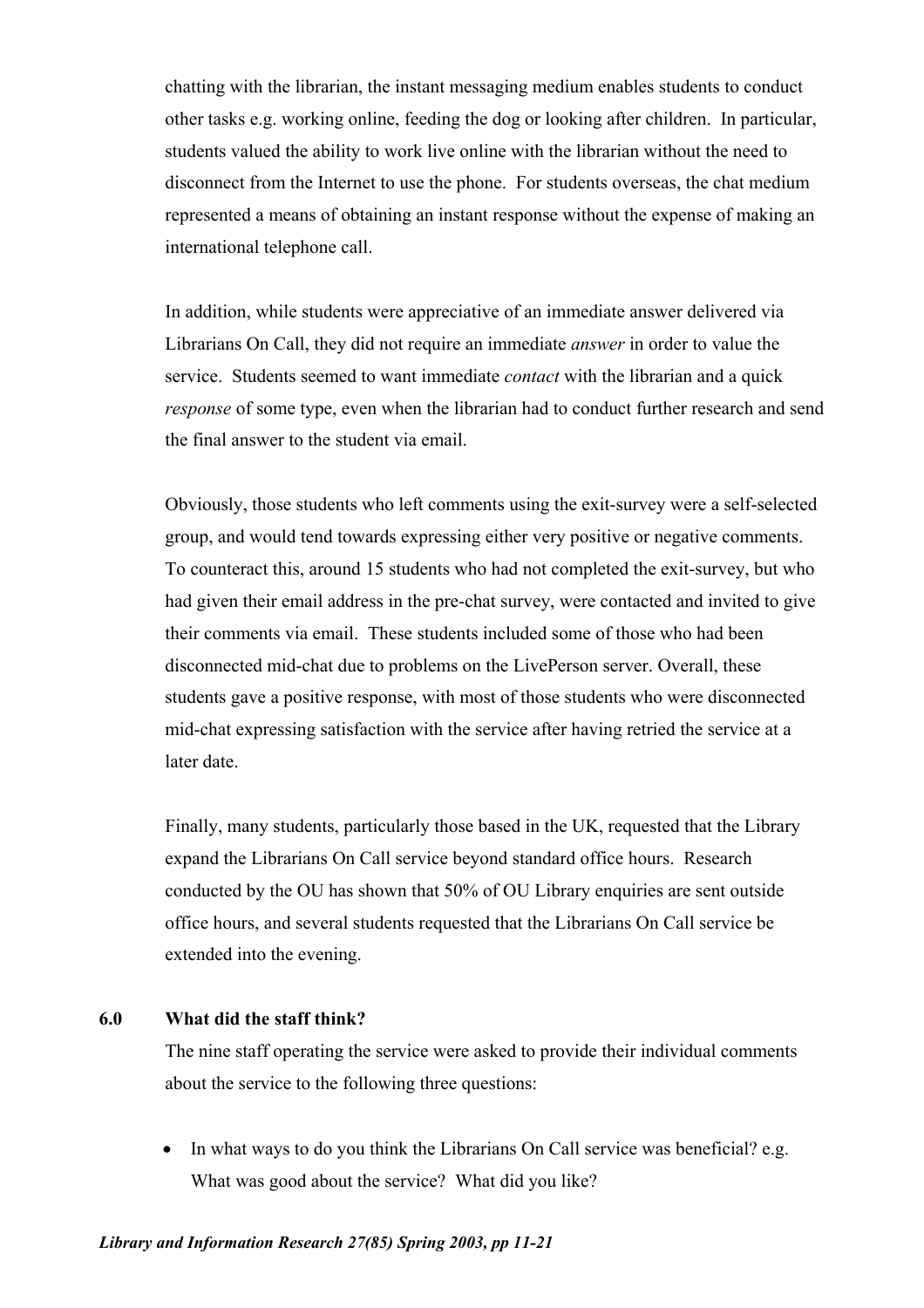- What were the drawbacks of Librarians On Call? What didn't you like about the service?
- Do you have any overall comments or opinions about the Librarians On Call service?

The staff response to the use of instant messaging was generally positive, although not quite as enthusiastic as the student response. While students valued immediate contact and the ability to work live online with the librarian, several staff operating the service felt less able to handle long complex enquiries via instant messaging. Following the completion of a chat session, staff sometimes found that they needed to email the student with a full response to the enquiry. So while students found the instant contact provided by Librarians On Call beneficial, some staff found it slightly more time consuming. A summary of staff likes and dislikes is given below:

### **Staff Likes**

- **instant communication and help** without the need for users to disconnect from the internet to use the phone
- **page push facility**
- **easy-to-use software**
- **clearly visible help facility** the Librarians On Call button was included on every Open Library web page. The visibility and prominence of Librarians on Call made it easier and more obvious for students to see who to contact. This was evidenced by the number of out-of-hours offline messages sent via Librarians On Call, rather than via the standard email inbox, which was located solely on the Open Library Help and Support web page. In addition, as the Librarians On Call button was located on every web page, students were able to contact Librarians On Call as and when they needed help, without the need to navigate through the Open Library pages to find the Help and Support page.
- **students' pre-chat details** operators found it useful to have course code and student level information prior to commencing the chat session.
- very useful for **short, quick queries.**

## **Staff Dislikes**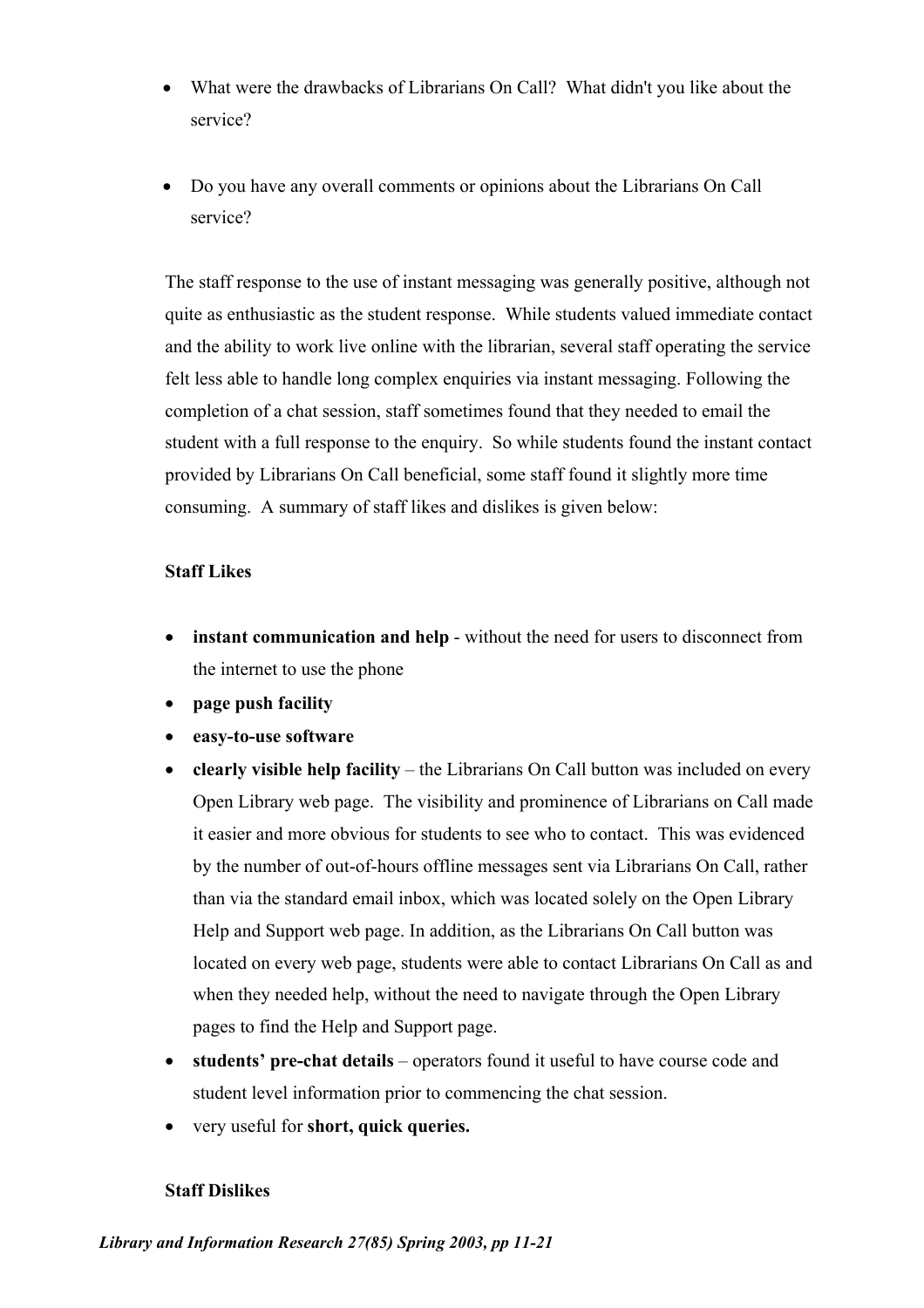- **chats ended prematurely** thinking the librarian had given them all the information they required, some students chose to end the chat session, while the librarian often wanted to give the student further information before closing the chat.
- **synchronisation** sometimes the chat became out of synch, and wires were crossed.
- less useful for long, complex enquiries using the chat medium it often took a long time to get to the crux of the enquiry, and librarians often had to conduct research for complex enquiries outside of the chat session, responding in full to the chat caller by email.
- **what is the student up to?**  sometimes long delays elapsed between the librarian sending a message and the student responding. This could be for a number of reasons, for example, the student may have been multi-tasking, i.e. reading a web page that has been page-pushed, or the student could simply be a slow typist. Some librarians found this unknown element off-putting. However, operators could continue with other work whilst chatting and were alerted by a flashing LivePerson icon in the bottom of their screen to indicate when the student had responded.

## • **disconnection problems**

• **staffing and rota problems** – at the time of the pilot, two help desk rotas were run concurrently in Learner Support: the main Learner Support Help Desk and Librarians On Call. Staff felt the two rotas needed to be merged, but were concerned that a Librarians On Call chat session could not be conducted whilst on the telephone. One solution to this would be the purchase of an additional LivePerson concurrent operator licence. This would enable another librarian to pick up Librarians On Call chats whenever the librarian time-tabled on the rota was engaged in a telephone call.

## **7.0 What about the future of the service?**

Due to the success of the pilot, the OU Library has decided to continue its Librarians On

*Library and Information Research 27(85) Spring 2003, pp 11-21* Call service. The service resumed at the beginning of October 2002, staffed by four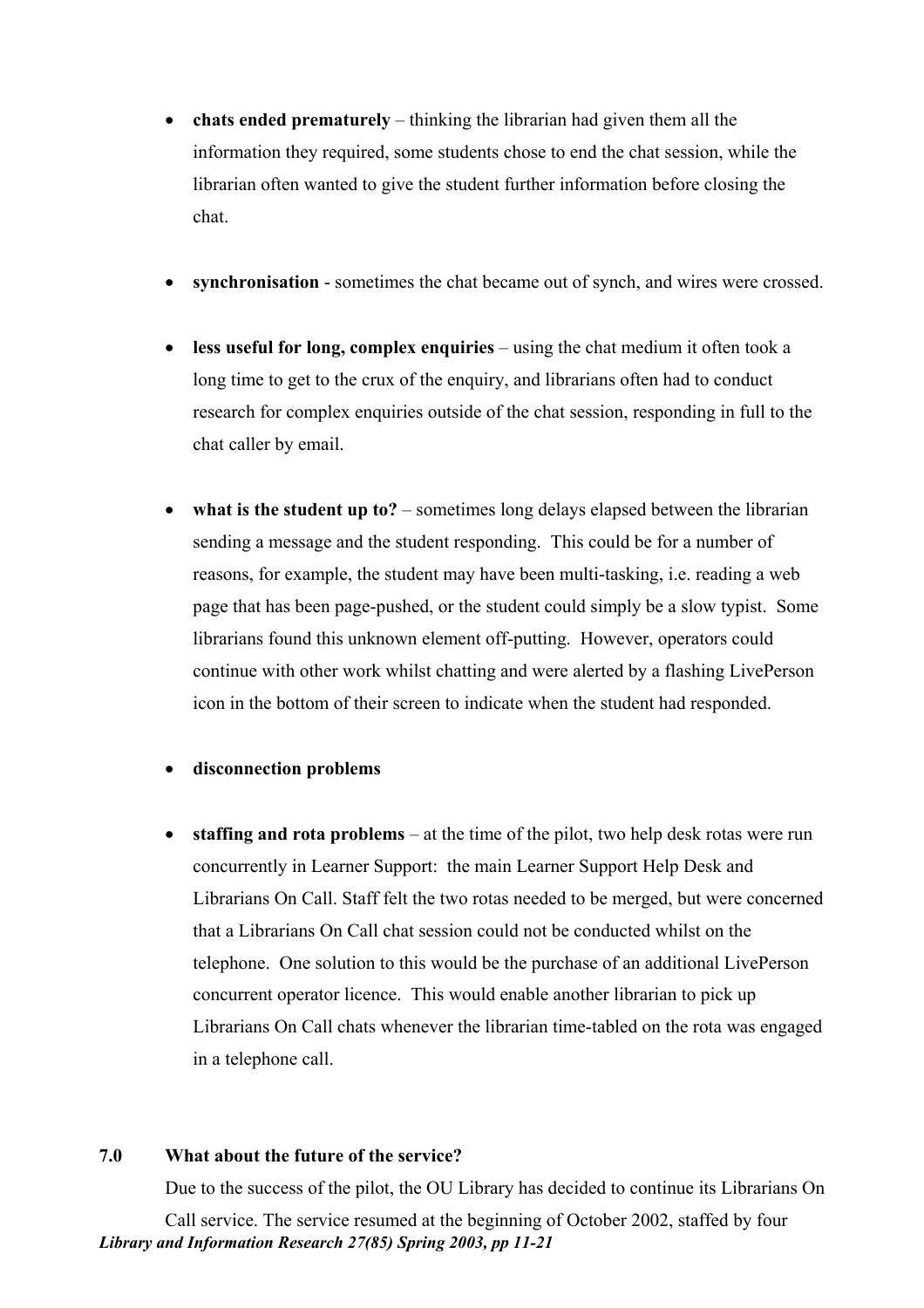Learner Support Team Librarians who had been involved in the pilot. During the pilot, several Subject Information Specialists had also staffed the rota, and as these staff were unable to give their time in the long-term, the Librarians On Call service was only made available during peak enquiry hours: from 13.00 – 16.30 Tuesday to Thursday and from 10.00 – 13.00 on Fridays, with one librarian logging in for each of the slots. It was also decided to merge the Librarians On Call slot with the Learner Support helpdesk rota. This has been made possible by the purchase of an additional LivePerson concurrent operator license, which enables another librarian to pick up Librarians On Call chats whenever the librarian time-tabled on the rota is engaged in a telephone call.

Initially the merger caused difficulties with rota time-tabling, as only four Learner Support Librarians had been trained to use the LivePerson software. These staff members had to be available for those timetable slots when the Librarians On Call service needed to be operated, which was not always possible. It also meant one or two Learner Support Librarians had to do more helpdesk slots than usual to ensure the Librarians On Call service was available during the publicised time slots.

This time-tabling problem has now been solved as all members of the Learner Support team, including library assistants, have been trained to use the LivePerson software and there are now ten members of staff trained to operate the service. The availability of extra-trained staff has enabled us to extend the Librarians On Call service hours, which as of the beginning of December 2002, has been staffed from 13.00 – 16.30 on Mondays, and from 9.30 – 16.30 Tuesday to Friday. It was decided not to offer the service on Monday mornings, as this is our busiest time on the helpdesk, catching up with emails and telephone messages, which have been submitted over the weekend period.

The comments and feedback on the service received via the exit survey on LivePerson have continued to be very positive, with comments such as "*This is a brilliant service, so important to those of us learning 'off-campus' (19/11/02).* Following the results of the pilot, during software training the importance of using the "Back Shortly "or "Away" status buttons has been heavily stressed and so far we have not received any negative comments from students waiting in vain for a response from the Librarian on duty. Staff using the software are coping very well and feel confident when responding to queries using this mode of communication.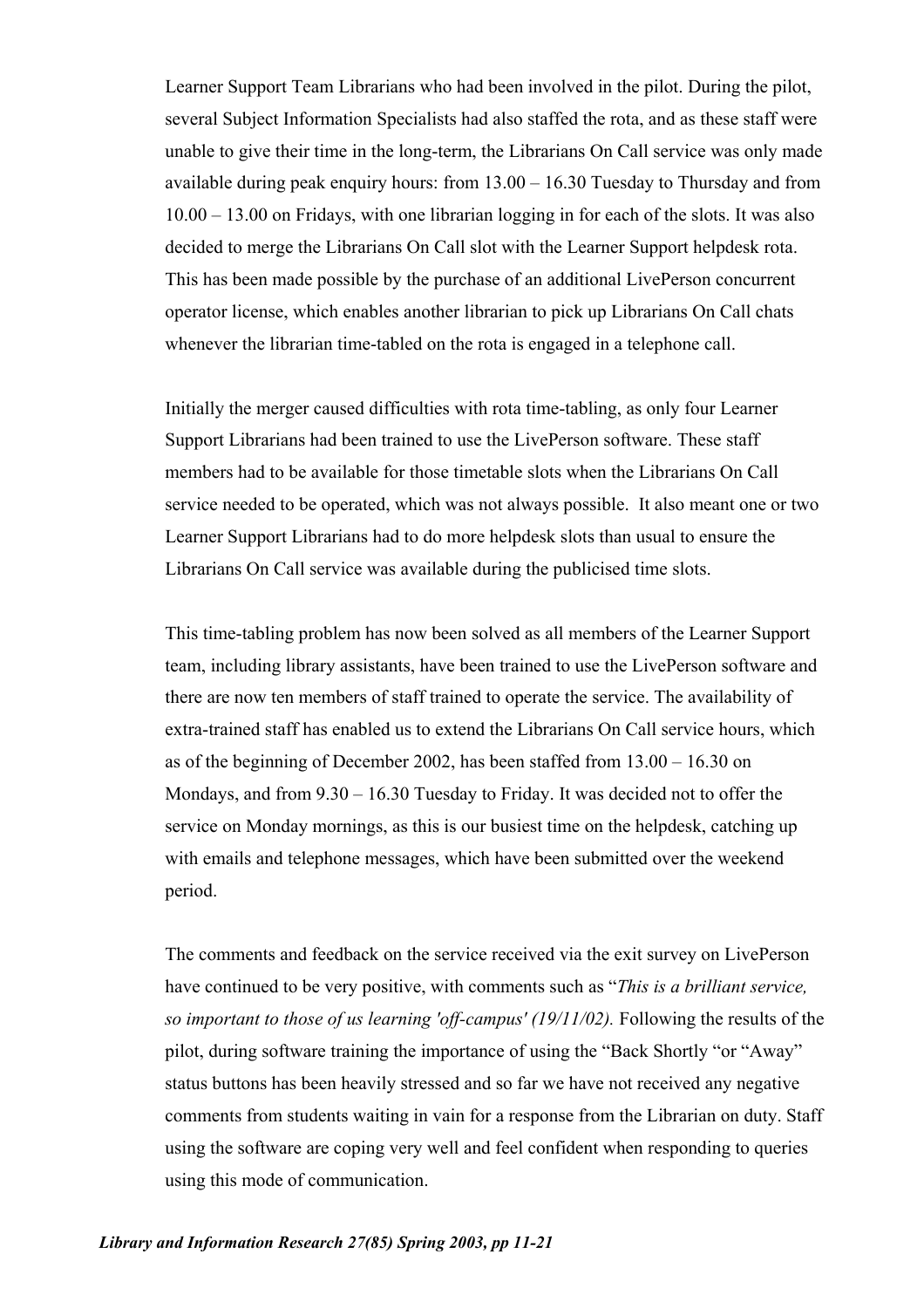When Librarians on Call resumed in October, the software was upgraded to Version 5.0 and some additional features worth noting were added. It is now possible for users to request a transcript of their chat to be emailed to them, operators can communicate with one another via a messaging channel not visible to chat visitors, and there is a graphical dashboard display of the last 30 days of visitor traffic and chat activity. We will shortly be upgrading to Version. 5.5 which will offer improved features such as the ability to embed a chat window in a web page instead of opening a new window and to define hot keys for a quick launch of canned responses.

The Learner Support team is in the process of examining how we can extend our helpdesk hours beyond standard office hours in the future, and extending the Librarians On Call service will be considered as part of that process. We need also to plan how we monitor the quality of the service and how we can most effectively promote the service to the OU community.